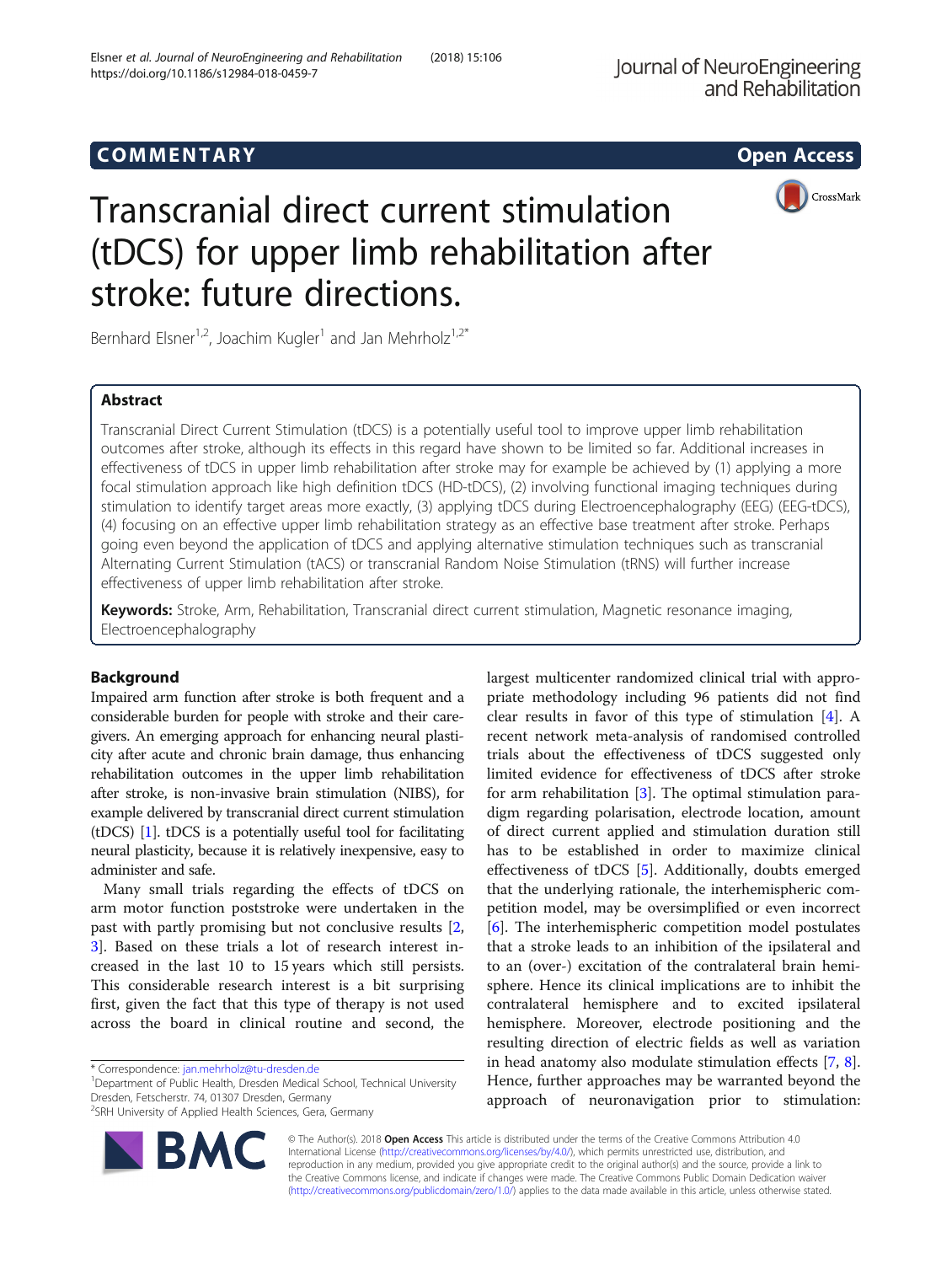Additional increases in effectiveness of tDCS in upper limb rehabilitation after stroke may for example be achieved by (1) applying a more focal stimulation approach like high definition tDCS (HD-tDCS), (2) involving functional imaging techniques during stimulation to identify target areas more exactly, (3) applying tDCS during EEG (EEG-tDCS), (4) focusing on an effective upper limb rehabilitation strategy as an effective base treatment after stroke. Perhaps going even beyond the application of tDCS and applying alternative stimulation techniques such as transcranial Alternating Current Stimulation (tACS) [\[9](#page-2-0)] or transcranial Random Noise Stimulation (tRNS) [\[10\]](#page-2-0) will further increase effectiveness of upper limb rehabilitation after stroke.

## Future directions

#### High definition (HD)-tDCS

The problem of limited focal specificity of tDCS may lead to an ineffective stimulation and in turn may be reduced by the application of HD-tDCS, which involves up to five small electrodes, arranged in a ring, instead of two big conventional sponge electrodes for delivering direct current. The positioning of HD-tDCS for improving arm motor function after stroke has been described elsewhere. [\[11](#page-2-0)] On the one hand side, the increased focality of this electrode setup has been proven by mathematical modelling of electrical current flow based on MRI acquired individual tissue volumina and their corresponding electrical conductivity. [\[11\]](#page-2-0) On the other hand side, increased focality of stimulation may be more sensitive to electrode misplacement. To our knowledge, there are no randomised controlled trials of the effects of HD-tDCS on arm rehabilitation after stroke. Richardson et al. performed a randomised controlled trial of HD-tDCS in treating people with aphasia after stroke suggested that HD-tDCS is feasible, likely to be acceptable to both, patients and clinicians and not inferior to conventional tDCS [\[12\]](#page-2-0). So one could argue that the use of HD-tDCS could improve upper limb rehabilitation outcomes after stroke by improving focality of stimulation.

## TDCS during functional magnetic resonance imaging (fMRI)

TDCS during fMRI has already successfully been applied in language production tasks in healthy people and in people with stroke [[13](#page-3-0)]. Meinzer and colleagues used an MRI-compatible tDCS device, with additional filter boxes and resistor-mounted electric cables. This special setup is necessary to avoid interferences between the magnetic fields induced by the fMRI on the one hand and the tDCS stimulator on the other hand. Yet the tDCS stimulator has to be operated from outside the MRI scan room. The authors emphasised the need to pay attention to the fMRI and tDCS-specific contraindications and to perform image

quality assurance before scanning, in order to check for tDCS-induced artefacts [\[14](#page-3-0)]. During active tDCS they first performed a resting state fMRI for five minutes, followed by a semantic word generation task for 11 min, completed by additional structural scans. This combined application of tDCS with concurrent fMRI creates the possibility to examine the underlying neurophysiological effects of tDCS with high spatial resolution and hence to estimate the most promising location for electrode placement. It also eases the process of identifying tDCS-responders and non-responders. A considerable challenge in exploring this approach to upper limb rehabilitation research after stroke is the adaptation of arm rehabilitation strategies or devices to the spatial and safety restrictions in the standard fMRI scanner. One possibility to overcome the spatial restrictions to some extent could be the use of an open fMRI scanner. So tDCS during fMRI for determining brain areas of interest may be another approach for increasing tDCS effectiveness also in upper limb rehabilitation after stroke. To our knowledge, there are no published trials examining the effects of tDCS by fMRI for improving outcomes in upper limb rehabilitation post stroke so far.

#### EEG-tDCS

Based on EEG data, it is possible to measure cortical activity after or even during tDCS with superior temporal resolution [\[15\]](#page-3-0). There are devices which integrate tDCS and EEG electrodes in a single head cap which is then connected to a computer for controlling stimulation and recording and analysing EEG signals, simultaneously. Miniussi and colleagues concluded that the latter approach of online EEG and tDCS could gain particularly valuable insights into the effects of brain stimulation on widespread cortical network function. Outcome measures of interest are acute and persistent changes in spontaneous neural activity on the delta, theta and alpha band and event -related the desynchronisation/synchronisation (ERD/ERS) in the alpha and beta bands [[16](#page-3-0)]. ERD/ERS are biomarkers in motor rehabilitation. [\[17](#page-3-0)] There also is the possibility of invasive recordings with intracranial EEG-electrodes (intracranial subdural strips or intracranial depth electrodes), which deliver a signal with fewer artefacts [\[18\]](#page-3-0). To our knowledge, there are no published trials examining the effects of tDCS for improving outcomes in upper limb rehabilitation post stroke as measured by EEG so far.

#### Effective base treatment (arm rehabilitation)

Since tDCS enhances neuroplasticity by modulating cortical activity, the application of an efficient base therapy, resulting in sufficient cortical activity, is still crucial. Therefore is has to be kept in mind that tDCS has to be applied in combination with an appropriate and individually selected and effective arm training: For instance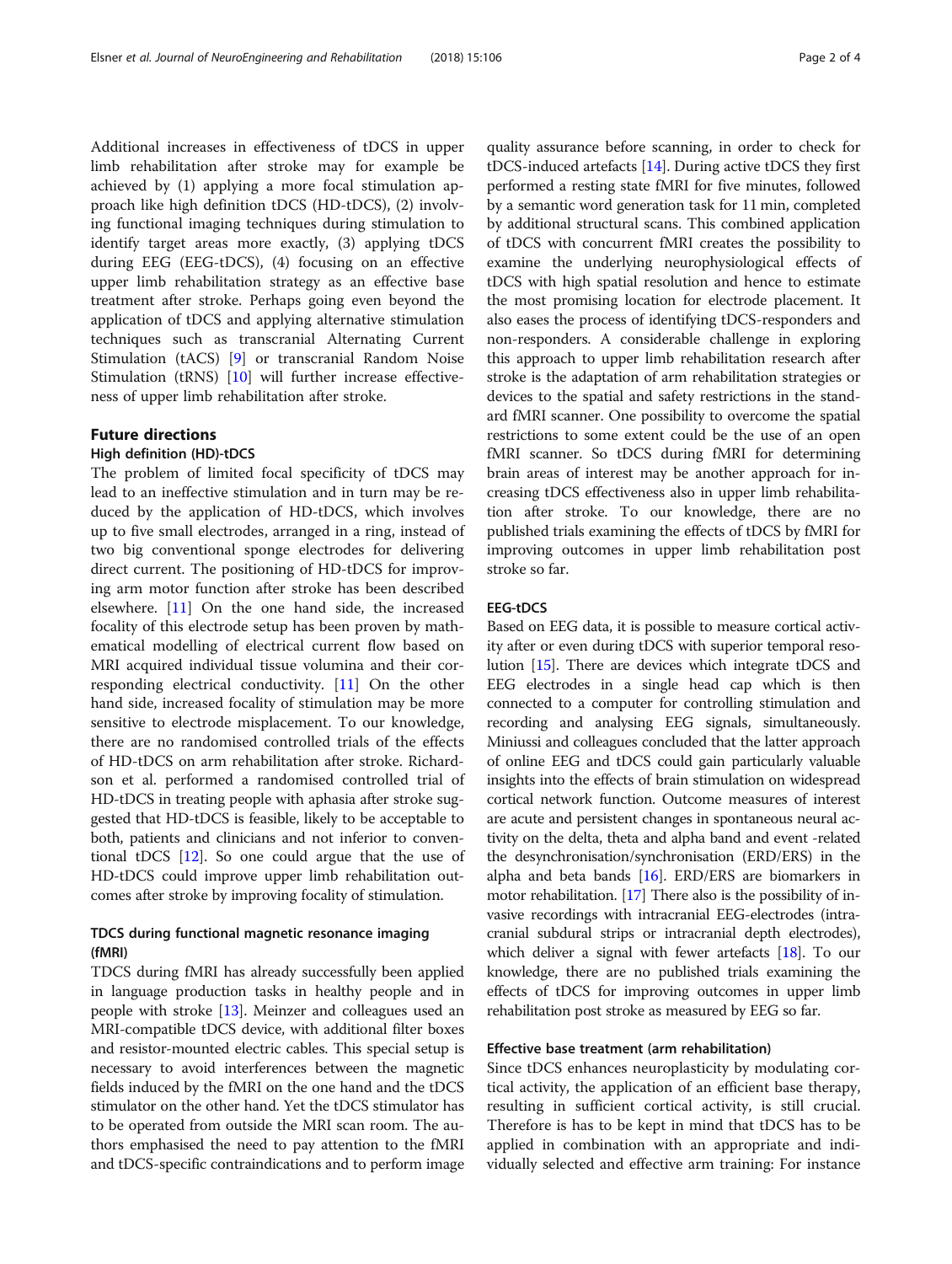<span id="page-2-0"></span>in people with severe arm paresis it makes sense to apply electromechanically-assisted arm training whereas in people with only minor arm paresis a forced use paradigm seems to be promising to improve arm function and to overcome learned non use. There is a considerable evidence base regarding effective base treatments during tDCS for improving upper limb rehabilitation outcomes poststroke.

#### Alternative stimulations or applications

An alternative to tDCS could be the application of transcranial Alternating Current Stimulation (tACS) to increase excitability [9]. tACS aims at stimulating neuronal oscillations between 80 and 200 Hz. Different protocols exists, for instance a tACS protocol of 140 Hz delivered at 1 mA for 10 min might produce after-effects comparable in duration to those induced by anodal tDCS [9].

Another recent non-invasive approach to brain stimulation is transcranial Random Noise Stimulation (tRNS) [2]. tRNS delivers electrical current in the "noise" -mode, which means that the flow of current consistently and randomly changes between  $-1000 \mu A$  and  $1000 \mu A$  with a mean of 0 μA. It uses frequencies ranging from 0.1 to 640 Hz and may lead to consistent increase in motor cortex excitability by repeated potentiation of sodium channels [10].

### Conclusion

The mode of action of tDCS is not fully understood yet, which has implications for its clinical application: for example, tDCS suffers from a lack of focality of stimulation, and attaining neurophysiological data in adequate spatial and temporal resolution for further exploration of its mode of action remains challenging. HD-tDCS may be a one tool for reducing variability in future tDCS trials in upper limb rehabilitation after stroke by increasing focality of stimulation. Together with tDCS during fMRI, which allows for superior spatial resolution, online EEG-tDCS delivering superior temporal resolution could give valuable insights into tDCS mechanisms. Hopefully, this will improve our understanding of tDCS in upper limb rehabilitation in people with stroke and corollary also its clinical application. However, with tDCS being rather a facilitatory intervention thus needing an effective base treatment resulting in sufficient neuroplasticity, it requires efficient interventions delivered by therapists (e.g. forced use, electromechanical-assisted arm training for the more severely affected patients).

Particularly from the perspective of clinicians, it eventually should be kept in mind that despite the currently considerable research interest in tDCS, it is still likely that tDCS reveals only small or even no additional benefits to arm rehabilitation after stroke.

#### Acknowledgements

We acknowledge support by the Open Access Publication Funds of the SLUB/TU Dresden.

#### Funding

There was no funding.

#### Availability of data and materials

Not applicable

#### Authors' contributions

BE, JK and JM were major contributors in drafting and writing the manuscript. All authors read and approved the final manuscript.

#### Ethics approval and consent to participate

Not applicable

## Consent for publication

Not applicable

#### Competing interests

The authors declare that they have no competing interests.

#### Publisher's Note

Springer Nature remains neutral with regard to jurisdictional claims in published maps and institutional affiliations.

#### Received: 3 September 2018 Accepted: 7 November 2018 Published online: 15 November 2018

#### References

- 1. Priori A, Berardelli A, Rona S, Accornero N, Manfredi M. Polarization of the human motor cortex through the scalp. Neuroreport. 1998;9:2257–60.
- 2. Lefaucheur JP, Antal A, Ayache SS, Benninger DH, Brunelin J, Cogiamanian F, Cotelli M, De Ridder D, Ferrucci R, Langguth B, et al. Evidence-based guidelines on the therapeutic use of transcranial direct current stimulation (tDCS). Clin Neurophysiol. 2017;128:56–92.
- 3. Elsner B, Kwakkel G, Kugler J, Mehrholz J. Transcranial direct current stimulation (tDCS) for improving capacity in activities and arm function after stroke: a network meta-analysis of randomised controlled trials. J Neuroeng Rehabil. 2017;14:95.
- 4. Hesse S, Waldner A, Mehrholz J, Tomelleri C, Pohl M, Werner C. Combined transcranial direct current stimulation and robotassisted arm training in subacute stroke patients: a randomized, double-blind multicenter study. Neurorehabil Neural Repair. 2011;25:838–46.
- 5. Floel A. TDCS-enhanced motor and cognitive function in neurological diseases. Neuroimage. 2014;85:934–47.
- 6. Di Pino G, Pellegrino G, Assenza G, Capone F, Ferreri F, Formica D, Ranieri F, Tombini M, Ziemann U, Rothwell JC, Di Lazzaro V. Modulation of brain plasticity in stroke: a novel model for neurorehabilitation. Nat Rev Neurol. 2014;10:597–608.
- 7. Rampersad SM, Janssen AM, Lucka F, Aydin U, Lanfer B, Lew S, Wolters CH, Stegeman DF, Oostendorp TF. Simulating transcranial direct current stimulation with a detailed anisotropic human head model. IEEE Trans Neural Syst Rehabil Eng. 2014;22:441–52.
- 8. Datta A, Truong D, Minhas P, Parra LC, Bikson M. Inter-individual variation during transcranial direct current stimulation and normalization of dose using MRI-derived computational models. Front Psychiatry. 2012;3:91.
- 9. Moliadze V, Antal A, Paulus W. Boosting brain excitability by transcranial high frequency stimulation in the ripple range. J Physiol. 2010;588:4891–904.
- 10. Terney D, Chaieb L, Moliadze V, Antal A, Paulus W. Increasing human brain excitability by transcranial high-frequency random noise stimulation. J Neurosci. 2008;28:14147–55.
- 11. Datta A, Bansal V, Diaz J, Patel J, Reato D, Bikson M. Gyri-precise head model of transcranial direct current stimulation: improved spatial focality using a ring electrode versus conventional rectangular pad. Brain Stimul. 2009;2: 201–7 207 e201.
- 12. Richardson J, Datta A, Dmochowski J, Parra LC, Fridriksson J. Feasibility of using high-definition transcranial direct current stimulation (HD-tDCS) to enhance treatment outcomes in persons with aphasia. NeuroRehabilitation. 2015;36:115–26.